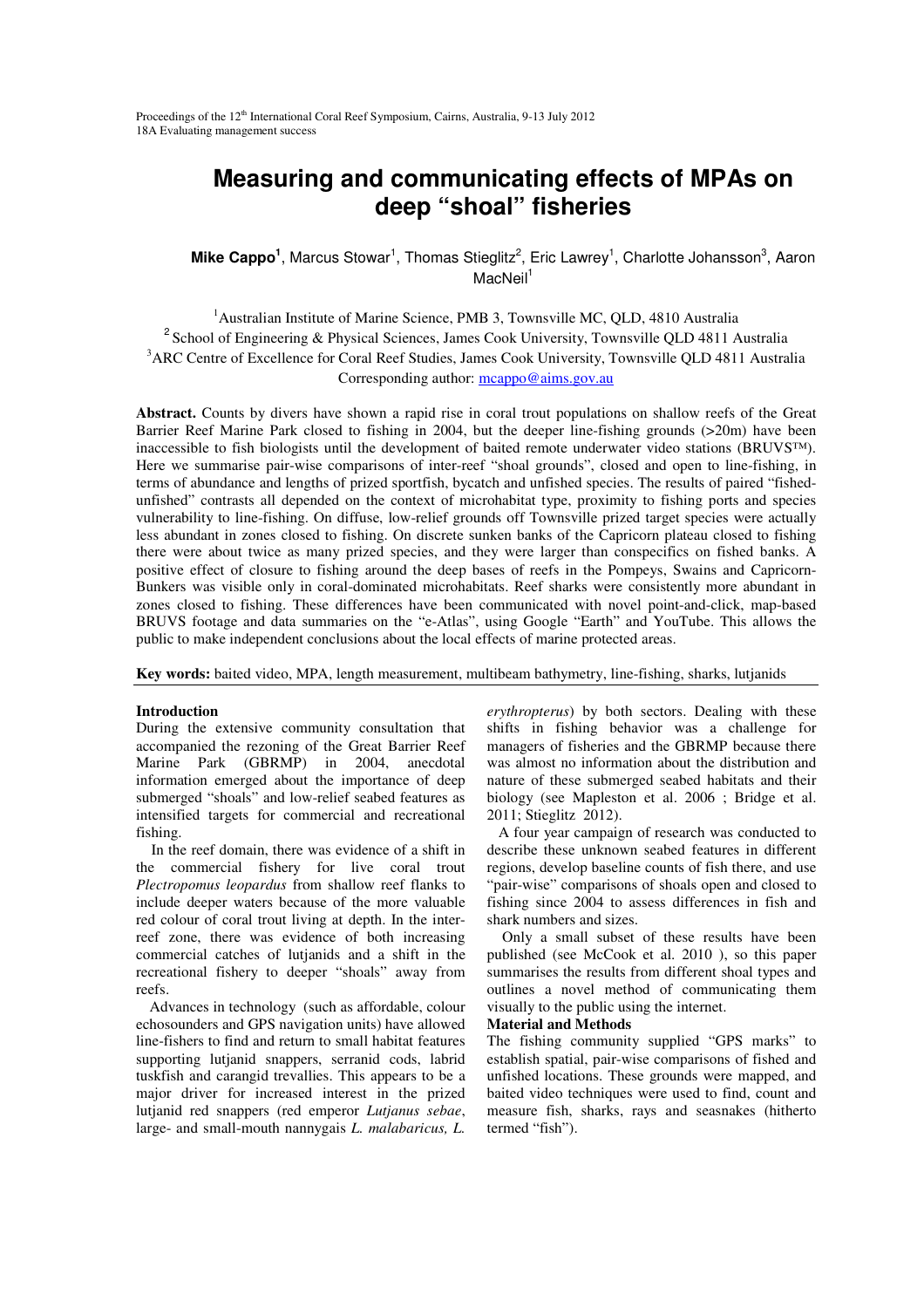#### *Multibeam habitat mapping*

Bathymetry was recorded with a RESON Seabat 8101 multibeam echo-sounder. Data were processed with software "SWATHED" (John Hughes Clarke, University of New Brunswick, CA) to produce 3 dimensional digital terrain models with a spatial resolution of 0.5m (see Steiglitz 2012).

*Baited Remote Underwater Video Stations (BRUVS™)*

The BRUVS consisted of a galvanised steel frame onto which a camera housing, bait arm, ballast weights, ropes and floats were attached (Fig. 1). A Sony MiniDV tape "Handicam" was used to film through an acrylic port within a PVC underwater housing, with the camera tilted downwards at an angle of 10 degrees. A 1.5m flexible bait arm held a plastic mesh bait bag containing 1 kg of crushed pilchards (*Sardinops sagax neopilchardus*) on the seabed. Stereo-BRUVS were also included amongst replicates to enable precise and accurate measurements from video footage.

The AIMS BRUVS2.5.mdb<sup>o database</sup> provided an interface for standardised identification and quantification of habitat types and fish numbers in the immediate field of view, the capture of images and timing of events, and the comparison of video frames with a library of reference images. "PhotoMeasure"<sup>©</sup> software from seagis.com.au was used to measure fish.

 The percentage cover of abiotic substratum types and biotic habitat types in the field of view was estimated, and the relative abundance of fishes in the 1 hour video record was estimated by *MaxN* - defined as the maximum number of each species visible at any single time on the tape.



Figure 1: Up to 12 BRUVS were set simultaneously on the seabed to identify and count shoal fishes in paired, "fished-unfished" comparisons. Each replicate produced one hour of footage. *Survey design and analyses*

Full description of the spatial and temporal components were given by Speare and Stowar (2008), Stowar et al. (2008), and Cappo et al. (2009a,b, 2010, 2011). Overall, there were 48 "shoal" locations sampled in three major types of habitat. Northern, "diffuse" shoals (n= 3 pairs) close to the fishing port of Townsville had very little topographic relief and sparse epibenthos (Fig. 2A).The southern reef bases (16 pairs) around the Capricorn-Bunker, Pompey and Swains groups of reefs were generally very remote from fishing pressure by recreational day boats. In contrast, the southern banks (2 pairs) included submerged, discrete banks (Fig. 2D) that were readily accessible by day boats. Temporal comparisons were made only on northern shoals and southern banks.

 The *MaxN* data were over-dispersed or highly skewed so counts were analysed with a negativebinomial function using a log-link. Response in a given attribute of the fish assemblage was tested for a significant relationship with variation in depth, habitat category, region and zone (see Cappo et al. 2010, 2011 for full results).

*Communicating results using YouTube and Google "Earth"*

Video highlights, swathe maps and data summaries for each pair of shoals (open /closed) have been delivered via a KML using the "e-Atlas"

http://e-atlas.org.au/content/gbr-aims-bruvs

This KML opens "Google Earth", showing the coast, reefs and zoning of the GBRMP and contains layers showing the abundance of 9 major species (red emperor, coral trout, large-mouth nannygai, smallmouth nannygai, venus tuskfish *Choerodon venustus*, red-throat emperor *Lethrinus miniatus*, grey reef shark *Carcharhinus amblyrhynchos*, collared sea bream *Gymnocranius audleyi* and starry triggerfish *Abalistes stellaris*). Each of the 48 shoal locations were displayed as place-markers in the map with an icon shaped to match the actual appearance of each fish species, with a pop-up page that displays summary data (abundance, depth, sampling effort, and species richness), BRUVS video clips and a swathmap of the area.

The same scaling of the icons was used for all layers to allow the user to visually compare the abundance of different species for which they do not know the scientific name. At a cursory glance the user can see, for example, that two of the red snapper species were found mostly in the north, and that coral trout were vastly more abundant in the south. More importantly, they can see the wide variability in numbers between zones.

For this KML a selection of BRUVS footage for all 24 pairs of shoals or reef bases (162 videos from 1102 BRUVS locations) were chosen using count data (*MaxN*) of prized species in an objective database query. In this way we avoided any bias in presentation of the "best" clips from pairs of shoals open and closed to fishing.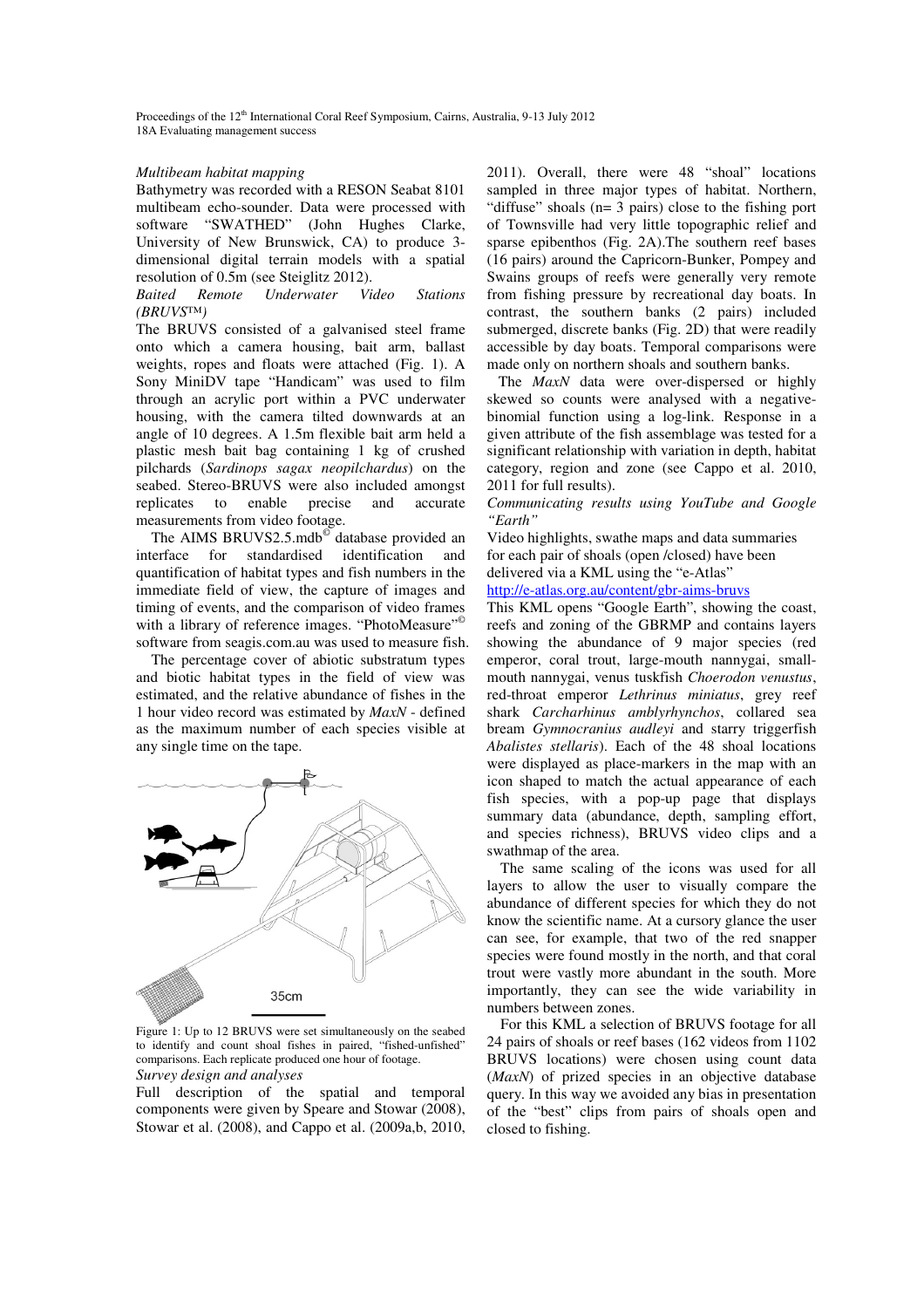Video clips were uploaded to "Youtube" (http://www.youtube.com/user/eAtlasAIMS) with relevant tags. This hosting allows the videos to be discovered through the YouTube and Google video search. Internet surfers unaware of the e-Atlas can, therefore, find the video highlights and follow links back to the e-Atlas for more information.

### **Results**

Full results are available in the series of research reports cited here, which are available for download from the Reef and Rainforest Research Centre Limited website: http://www.rrrc.org.au/mtsrf/

 Simple regional comparisons of key species showed that differences between zones were complicated and wholly dependent on the context of seafloor habitat (Fig. 3). Fishermen's "GPS marks" often turned out to be vastly different in terms of seabed topography when mapped and viewed with underwater cameras (Fig. 2). When these differences in habitat were accounted for, a strong consistent, positive effect of closure to fishing was detected in the mean abundances of various species grouped according to their vulnerability to line-fishing (Table 1).

 A release from line-fishing mortality would be expected to increase pair-wise differences in fish abundance and fish size through time. The southern banks showed a decline in abundance over two years on the open banks, but there was a coincident increase on only one of the banks closed to fishing (Fig. 4). There was a larger proportion of larger coral trout, red emperor, red-throat emperor and venus tuskfish in the southern banks closed to fishing, above the legal minimum size at first capture. In contrast, two unfished species showed no major displacement amongst modes between zones (Fig. 5).

|                 | $Habitat + region +$ | $Habitat + depth +$ |
|-----------------|----------------------|---------------------|
|                 | zone                 | zone                |
| Richness        | 1.08                 | 1.08                |
| All fish        | 1.14                 | 1.13                |
| Unfished        | 1.14                 | 1.19                |
| <b>B</b> ycatch | 1.05                 |                     |
| All targets     | 1.45                 | 1.42                |
| Prized          | 1.48                 | 1.42                |
| targets         |                      |                     |

Table 1: Coefficients of the effect size of closure to fishing on species richness, total fish abundance, and different species categories in two types of model. The first included region of the GBRMP as a factor. Region was a proxy for depth and other covariates, and the second approach did not include it. Prized species are a smaller subset of the fish targeted by line-fishing. Significant effects are highlighted in bold.



Figure 2: Typical swath maps of one of the low-relief, diffuse, northern shoals (A), the "halo of holes" (sensu Steiglitz 2012) around a wreck (B), the reef base of Green Island (C) and Karamea bank on the Capricorn plateau (D). These maps are not on the same scale, but show the vast differences in "fish holding" habitat.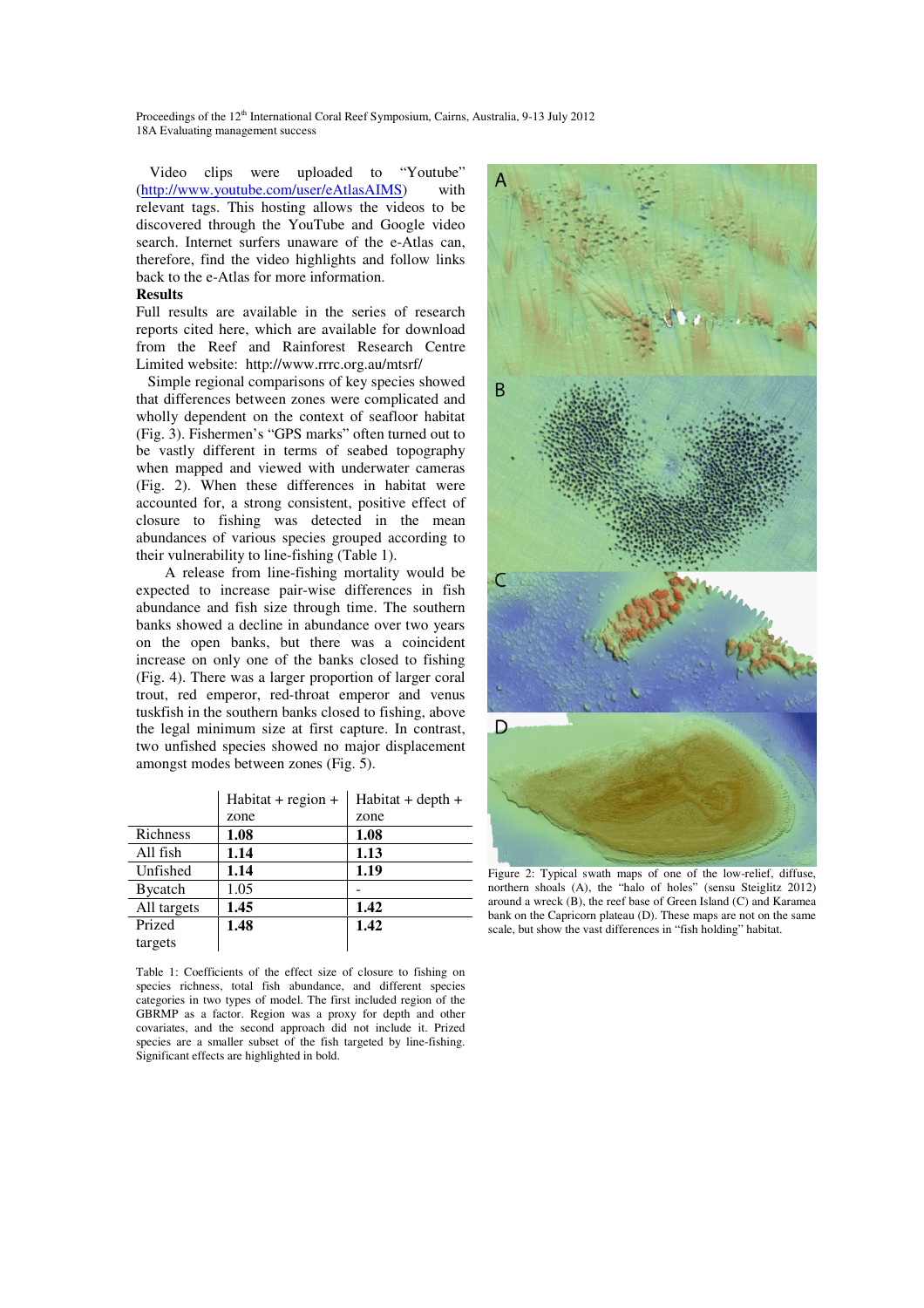

vulnerable to line-fishing on northern diffuse shoals (Townsville, A), distinct submerged banks in 2007 (B, see McCook et al. 2010) and reef bases (C). JUV = Small juvenile grey reef sharks. Green bars were closed, and blue bars were open, to line-fishing since 2004.



Figure 4: Boxplots of the median counts (sum*MaxN*) and 95% Confidence Intervals for southern banks between two sampling periods in 2007 and 2009. The notches represent 1.5 x (interquartile range of *MaxN*/SQRT(n)). Lack of overlap of notches is strong evidence that medians differ. Green boxes were closed, and blue boxes were open, to line-fishing since 2004.



Figure 5: Histogram of stereo-video measurements (southern banks, years pooled) for the red emperor showing the legal size limit at first capture (LML=550 mm). The lines, coloured by zoning status, are empirical cumulative density functions (ECDF) that represent length modes. The rug on the x-axis shows individual measurements. Green zones were closed, and blue zones were open, to line-fishing since 2004.

## **Discussion**

The pool of lutjanids, serranids, labrids and other target species were estimated to be 1.42 times as